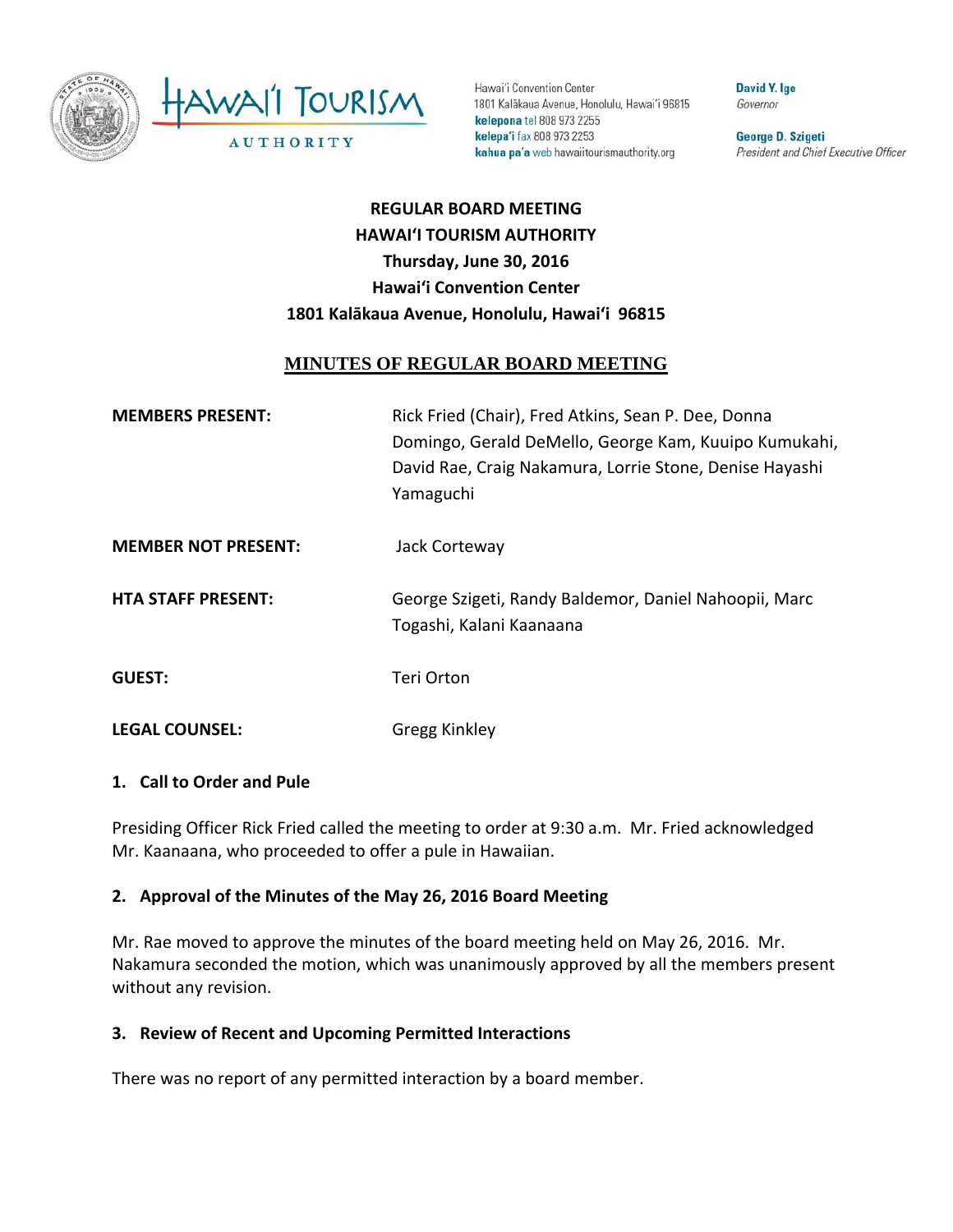#### **4. Report of the CEO Relating to the HTA's Programs and Introduction of Kalani Kaanana as the HTA Director of Hawaiian Cultural Affairs**

Mr. Szigeti referred to the Report of the CEO that was included in the board packet previously distributed to the Directors. Staff will be available to respond to any questions regarding any of the HTA programs. He continued with a discussion of the statewide Zika Response Plan, which is a coordinated effort between with the various Mayors, visitor industry and the State. A special emphasis is being placed on educating employees regarding the need for sunscreen products and bug repellents. He also noted a trip to New York to participate in Hokulea's arrival in New York. He also participated in meetings at the Kona Coast Resort Association and at the Hawaii State Association of Counties. He highlighted HTA's support of the Hawaii Open Tennis Tournament in November that would be televised on the Fox Sports network.

Mr. Szigeti introduced and welcomed Kalani Kaanana as HTA's Director of Hawaiian Cultural Affairs. He provided a brief background of his work experience.

## **5. Presentation and Discussion of Market Insights and Current Market Conditions**

Mr. Fried acknowledged Mr. Nahoopii for his "good work" with the tourism research data he has been providing through his office.

Mr. Nahoopii began his PowerPoint presentation with the comment that the "markets are responding well after Brexit." He referred to a handout entitled "Market Insights‐May 2016," which included dashboards of key performance indicators ("KPI") in each major market area. The handouts were previously distributed to the Board for consideration. He reported that arrivals from the U.S. markets and smaller international markets caused arrivals to be ahead of projections. However, spending was "flat and declined in some areas." Although the "Japan market looks good because of the yen exchange rate," the Japan visitor's "spending habits" are changing from "luxury" to life experiences.

Mr. Nahoopii distributed copies of the Resident Sentiment Survey prepared by Q Mark for the Board's consideration. In response to an inquiry from Mr. Dee regarding the "communication plan to stakeholders," Mr. Nahoopii stated that the Survey is made available to the media. A formal presentation will also be made to the contractors. Mr. Dee added that the Survey should be shared because there are "a lot of good insights." Mr. Nahoopii stated he would be working with Charlene Chan, HTA Communications Director, to develop a communication plan.

In regards to a question from Mr. Fried whether 1,660 is a good sample size, Mr. Nahoopii responded that it was a good sample size and 400 is a "robust sample." Mr. Fried noted that resident sentiment "seems to be steady since 2010" and despite more "tourism impact." Mr. Nahoopii acknowledged the resident's sentiment did not reflect a significant drop despite the greater impact. However, we "need to move more visitors to the neighbor islands."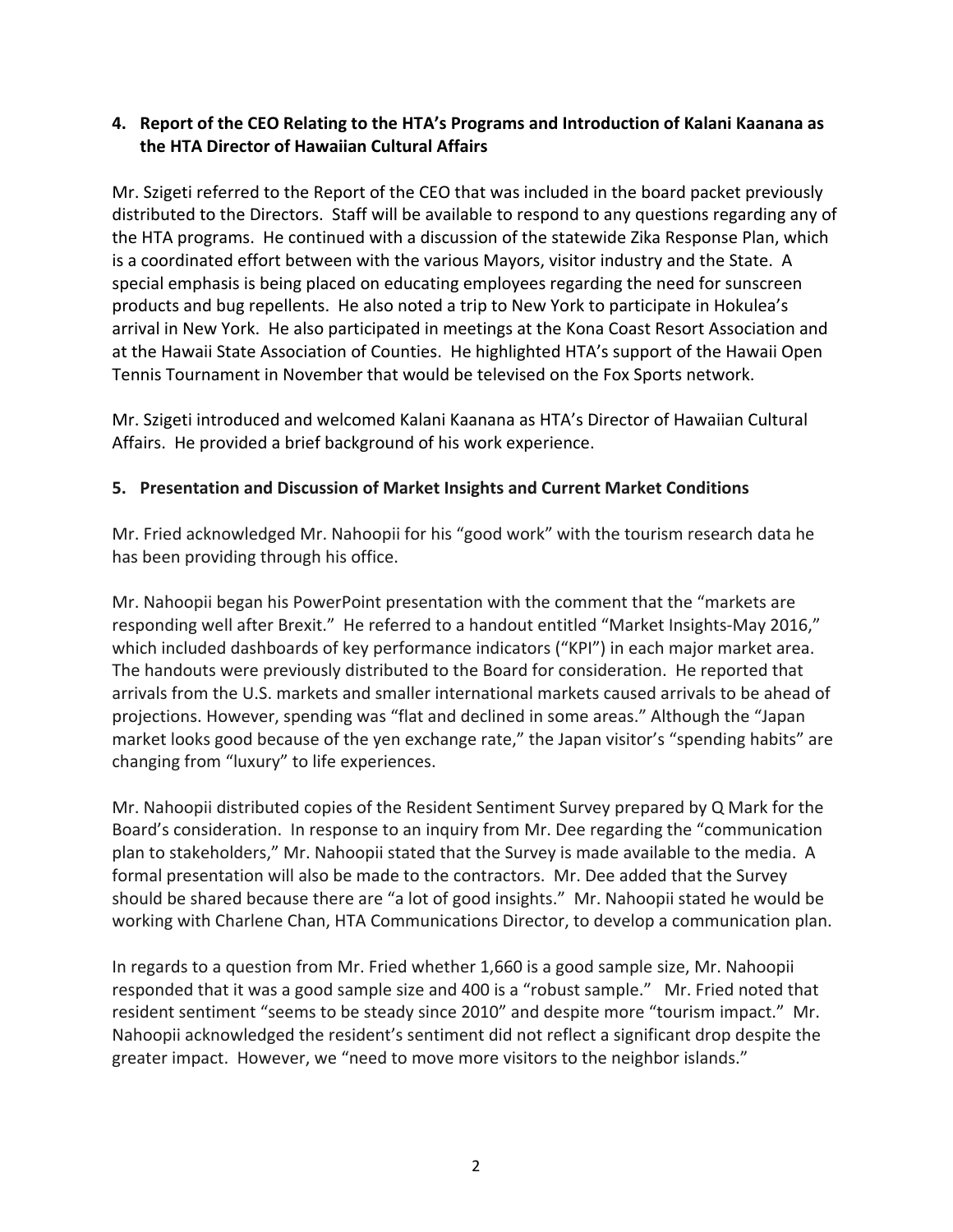Finally, Mr. Nahoopii advised the Board of "in‐market studies" being conducted in Asia to assist contractors in developing their respective market.

## **6. Presentation, Discussion and Approval of HTA's Financial Reports**

Mr. Togashi requested Board approval of the financial reports for April 2016. He will also be "recapping the fiscal year 2016 expenditures at the next board meeting." The 2016 fiscal year budget reallocations have also been posted on the HTA board website.

Ms. Stone moved to approve the HTA financial reports for April 2016. Mr. Dee seconded the motion, which was unanimously approved by all the Board members present and without any objection.

# **9. Presentation and Discussion by AEG Regarding an Update of Hawaii Convention Center Recent Activities**

Ms. Orton provided a PowerPoint presentation entitled "June 2016 HTA Board of Directors Update." In regards to the convention center's May financials, she reported the net income for May (\$72,000) was better than budgeted. Although there was a "good mix of business," revenues "did not pan out because one international event had canceled." She noted the "percentage flow through" for food and beverage was down because of that one canceled international event. The return on investment was reported to be \$11.09 returned to the State for every dollar spent by the convention center.

In regards to convention center sales, Ms. Orton presented the various events scheduled for July. She noted July was typically a "slow month" and referenced the "high hotel rates during the summer." She reported 4,230 room nights were closed in May. At this time, AEG has reached 29% of its room night goal. She expressed optimism of reaching the goal "because of the large number of tentatives." Finally, she displayed photos of various events held at the convention center, including the 1<sup>st</sup> Annual Region Summer Volleyball Classic. The organizer of the Volleyball Classic incurred a \$5,000.00 expense to ship the courts.

In response to a question from Mr. Fried, Ms. Orton stated that the volleyball courts purchased by the convention center is scheduled to arrive in September or October.

## **8. Presentation and Discussion by AEG Regarding an Update of Sales Initiatives and Hawaii Convention Center Performance**

**9. Discussion and Approval of the HTA Fiscal Year 2017 Budgets for the Tourism Special Fund and the Convention Center Enterprise Special Fund**

In response to a request by Ms. Orton to discuss sales initiatives in an executive session, Mr. Fried also noted that the agenda item related to the HTA fiscal year 2017 budgets should also be discussed in executive session. In response to an inquiry from Mr. Kinkley, Mr. Togashi and